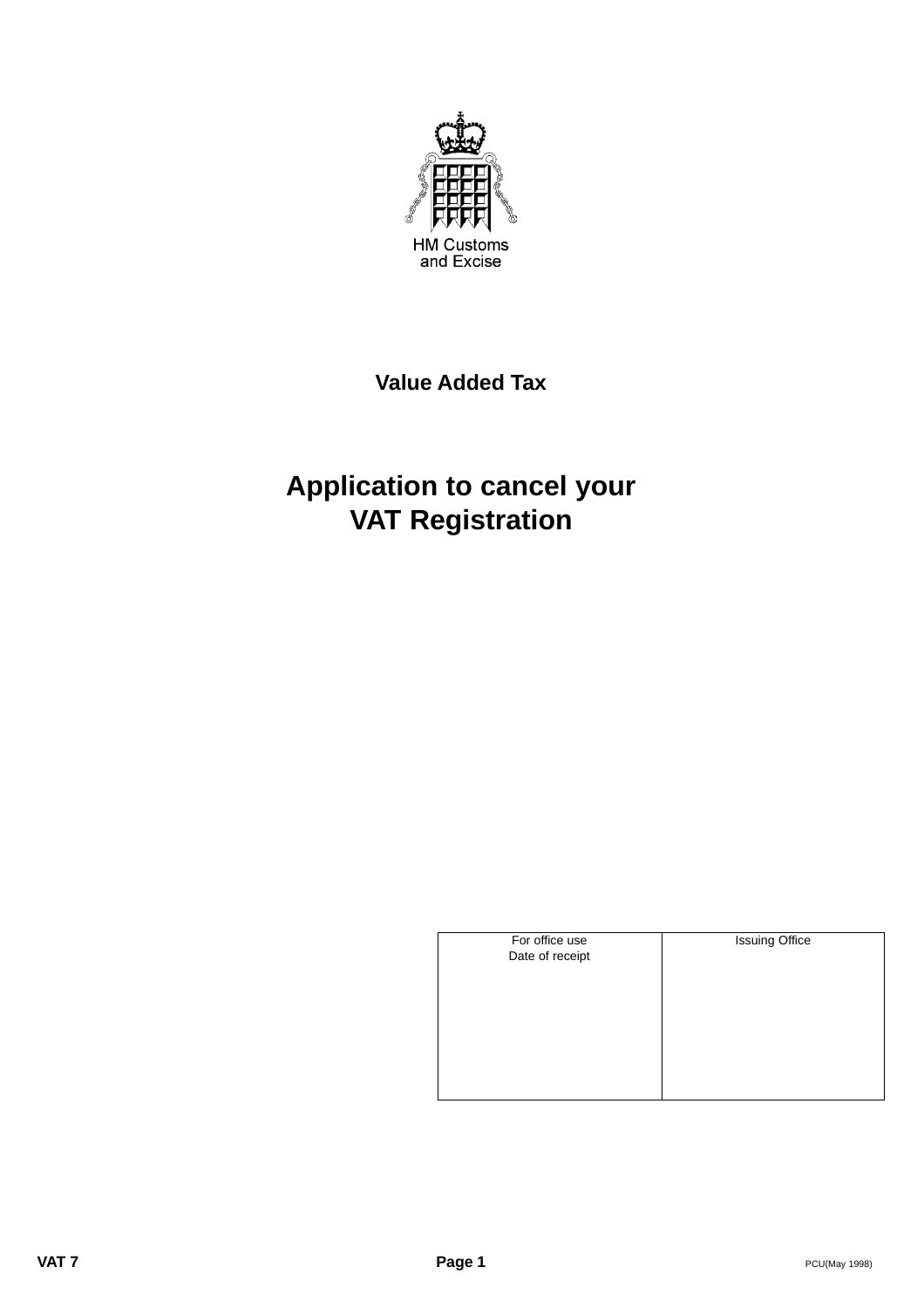#### **Value Added Tax**

### **Application to cancel your registration**

Before you start, please read VAT Notice 700/11 'Cancelling your registration'. This will help you to decide whether or not to apply to cancel your registration. If you do not answer the questions correctly it may take longer to cancel your registration. Write clearly in **black** ink and use CAPITAL LETTERS. Please remember if your legal status is changing or you are transferring your business as a going concern and the new owner wishes to retain the VAT registration number, do not complete this form. Notice 700/11 explains what you should do.

**1** Please give your VAT registration number **2** Please give your full name if you are a limited company give your company name if you are a partnership give your trading name. If you do not have a trading name give the names of all the partners **3** Please give your trading name (if different from the name given at 2) **4** Please give the address of your principal place of business **5** Please give your address for correspondence if it is different from the address given at 4 Name: **Trading** name: Business address: Postcode: Phone no: Fax no: Address:

|           | Postcode: |
|-----------|-----------|
| Phone no: |           |
| Fax no:   |           |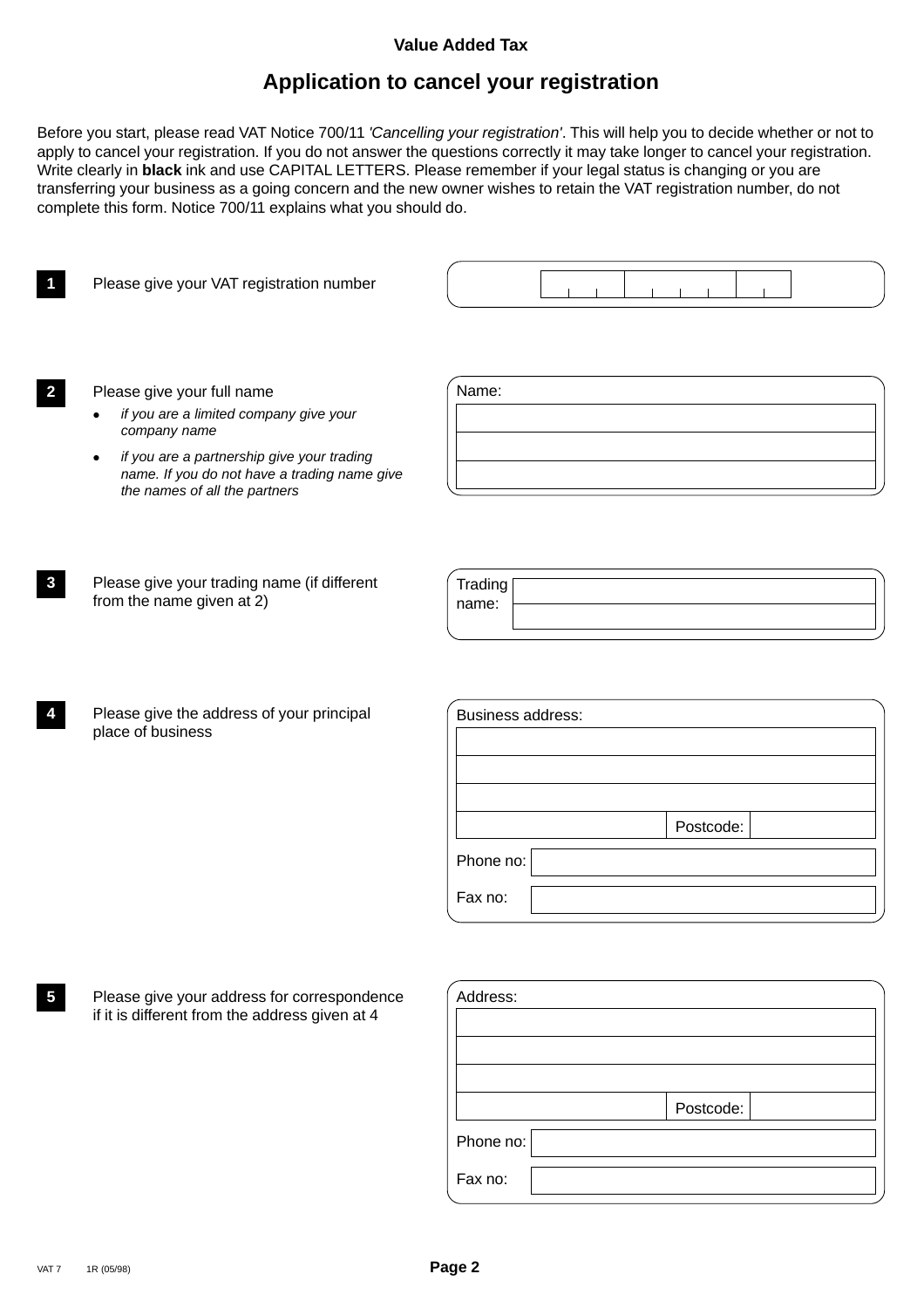**PLEASE READ ALL OF THE OPTIONS A - J TO SEE WHICH ONE APPLIES TO YOU, THEN TICK ONE OF THE BOXES AND COMPLETE THE QUESTIONS IN THAT SECTION**

| please give the value of taxable supplies you<br>expect to make in the next 12 months                                                                                                                        | £ |
|--------------------------------------------------------------------------------------------------------------------------------------------------------------------------------------------------------------|---|
|                                                                                                                                                                                                              |   |
| please give the reason(s) for the reduction in<br>your taxable turnover                                                                                                                                      |   |
| (iii) please provide specific details of reductions in<br>prices, reduction of opening hours, lost<br>contracts etc. and how this will affect your<br>turnover. Continue on a separate sheet if<br>necessary |   |
|                                                                                                                                                                                                              |   |
|                                                                                                                                                                                                              |   |
|                                                                                                                                                                                                              |   |
|                                                                                                                                                                                                              |   |
|                                                                                                                                                                                                              |   |
|                                                                                                                                                                                                              |   |
|                                                                                                                                                                                                              |   |
|                                                                                                                                                                                                              |   |
|                                                                                                                                                                                                              |   |
|                                                                                                                                                                                                              |   |
|                                                                                                                                                                                                              |   |
|                                                                                                                                                                                                              |   |

(iv) De-registration on reduced turnover grounds cannot be backdated and if your application is accepted, your registration will be cancelled from the date Customs receive your application. If you want your registration to be cancelled from a future date specify that date below

|  |  |  | (v) I wish to cancel my registration with effect from |
|--|--|--|-------------------------------------------------------|
|--|--|--|-------------------------------------------------------|

Go to question 7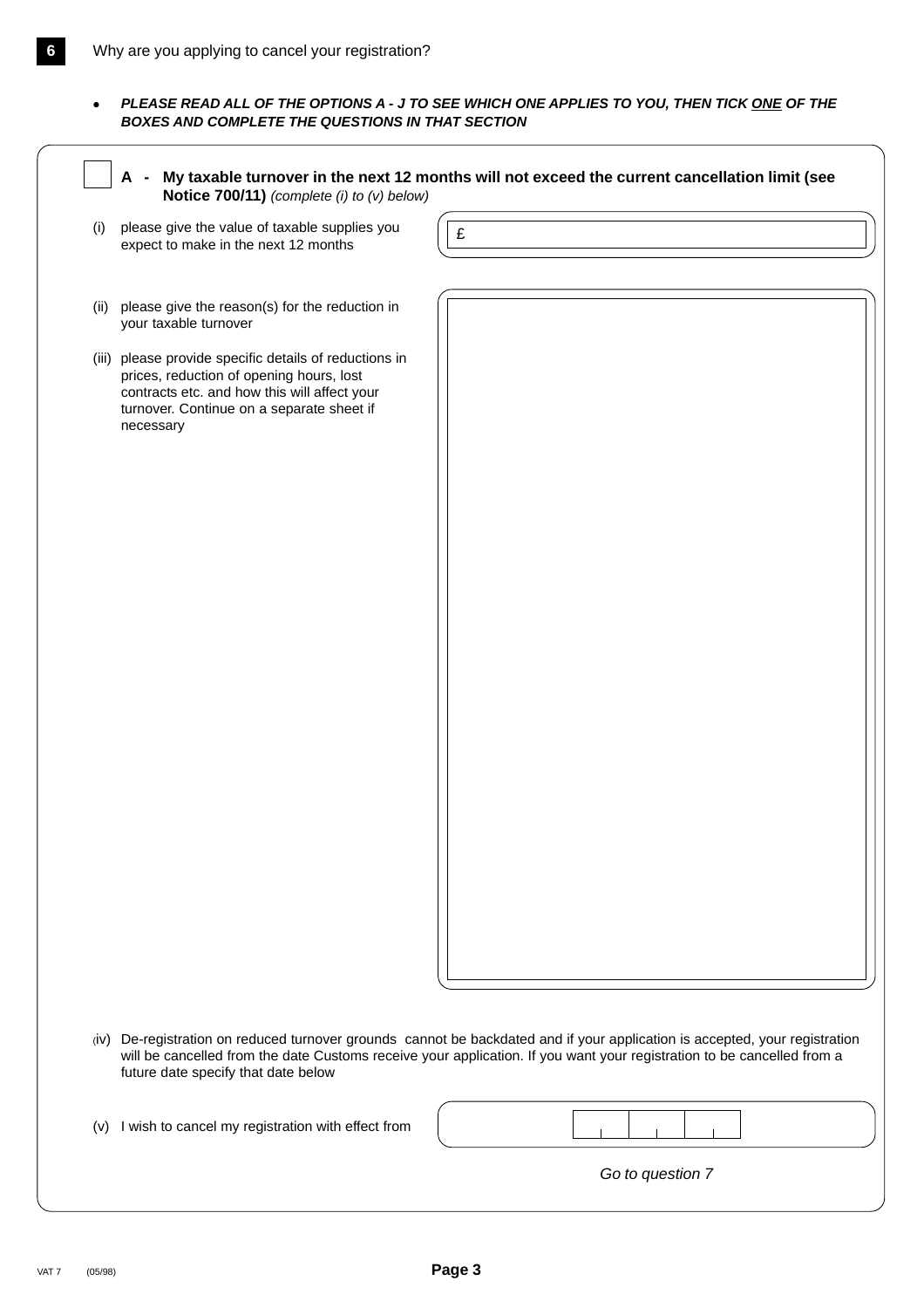|      | C.                                                                            | I have transferred/sold my business as a going concern (complete (i) to (v) below)  |
|------|-------------------------------------------------------------------------------|-------------------------------------------------------------------------------------|
|      | D<br>(complete (i) to (v) below)                                              | I have transferred/sold my business as a going concern to a member of a VAT group   |
| (i)  | please enter the date the transfer or change<br>of status took place          |                                                                                     |
| (ii) | describe the change of status e.g. from a sole<br>proprietor to a partnership |                                                                                     |
|      | (iii) please give the name and address of the new<br>owner                    | Name:                                                                               |
|      |                                                                               | Address:                                                                            |
|      |                                                                               | Postcode:                                                                           |
|      | (iv) please give the new owner's VAT registration<br>number (if known)        |                                                                                     |
|      | (v) were all stocks and assets transferred?                                   | Please tick $\boxed{\checkmark}$<br>Yes - Go to question 8<br>No - Go to question 7 |

|     | - I have ceased to trade (complete (i) below)<br>Е                            |                                                                                    |
|-----|-------------------------------------------------------------------------------|------------------------------------------------------------------------------------|
|     | or outside the scope (complete (i) below)                                     | I am still trading but no longer making taxable supplies as my supplies are exempt |
| (1) | please enter the date you ceased to trade/<br>stopped making taxable supplies |                                                                                    |
|     |                                                                               | Go to question 7                                                                   |

 $\Rightarrow$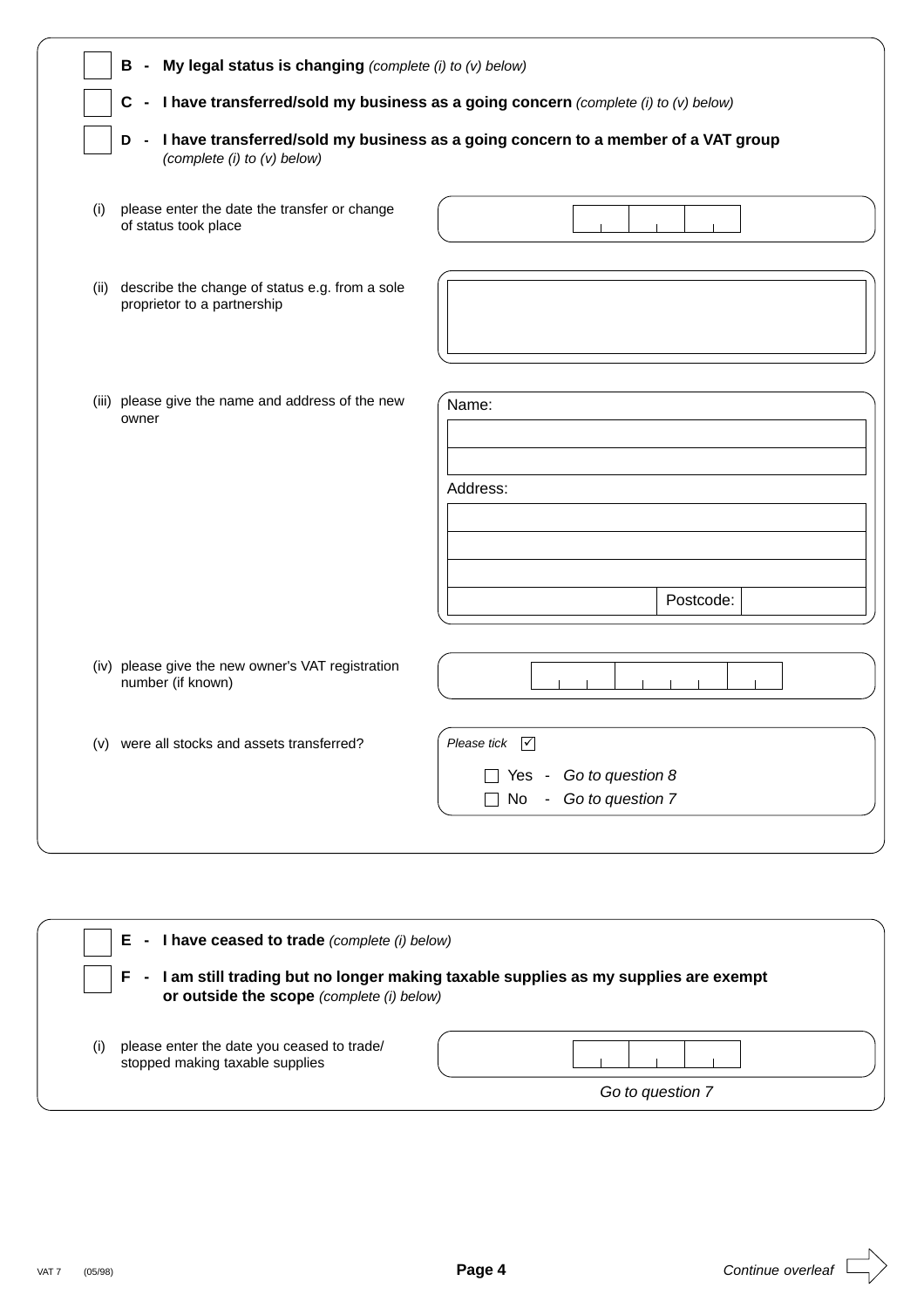|      | G<br>$\sim$<br>(complete (i) to (iii) below)                                                                                                                                                                                     | My taxable supplies are wholly/mainly zero-rated and I request exemption from registration |
|------|----------------------------------------------------------------------------------------------------------------------------------------------------------------------------------------------------------------------------------|--------------------------------------------------------------------------------------------|
| (i)  | please describe the nature of your supplies                                                                                                                                                                                      |                                                                                            |
| (ii) | if your application is accepted, your<br>registration will be cancelled from the date<br>Customs receive your application. If you want<br>your registration to be cancelled from a future<br>date please specify that date below |                                                                                            |
|      | (iii) I wish to cancel my registration with effect<br>from                                                                                                                                                                       |                                                                                            |
|      |                                                                                                                                                                                                                                  | Go to question 7                                                                           |

| $H - I$ am joining a VAT group (complete (i) to (iii) below)             |                  |
|--------------------------------------------------------------------------|------------------|
| please give the date you joined/will join the<br>(i)<br>VAT group        |                  |
| please give the name of the representative<br>(ii)<br>member             |                  |
| (iii) please give the VAT registration number of the<br>group (if known) | Go to question 8 |

| - My VAT group is disbanding (complete (i) below)   |                  |
|-----------------------------------------------------|------------------|
| please give the date the VAT group disbanded<br>(i) |                  |
|                                                     | Go to question 7 |

| - Other reason (complete (i) below)<br>J                                    |                  |
|-----------------------------------------------------------------------------|------------------|
| please give details and continue on a<br>(i)<br>separate sheet if necessary |                  |
|                                                                             | Go to question 7 |